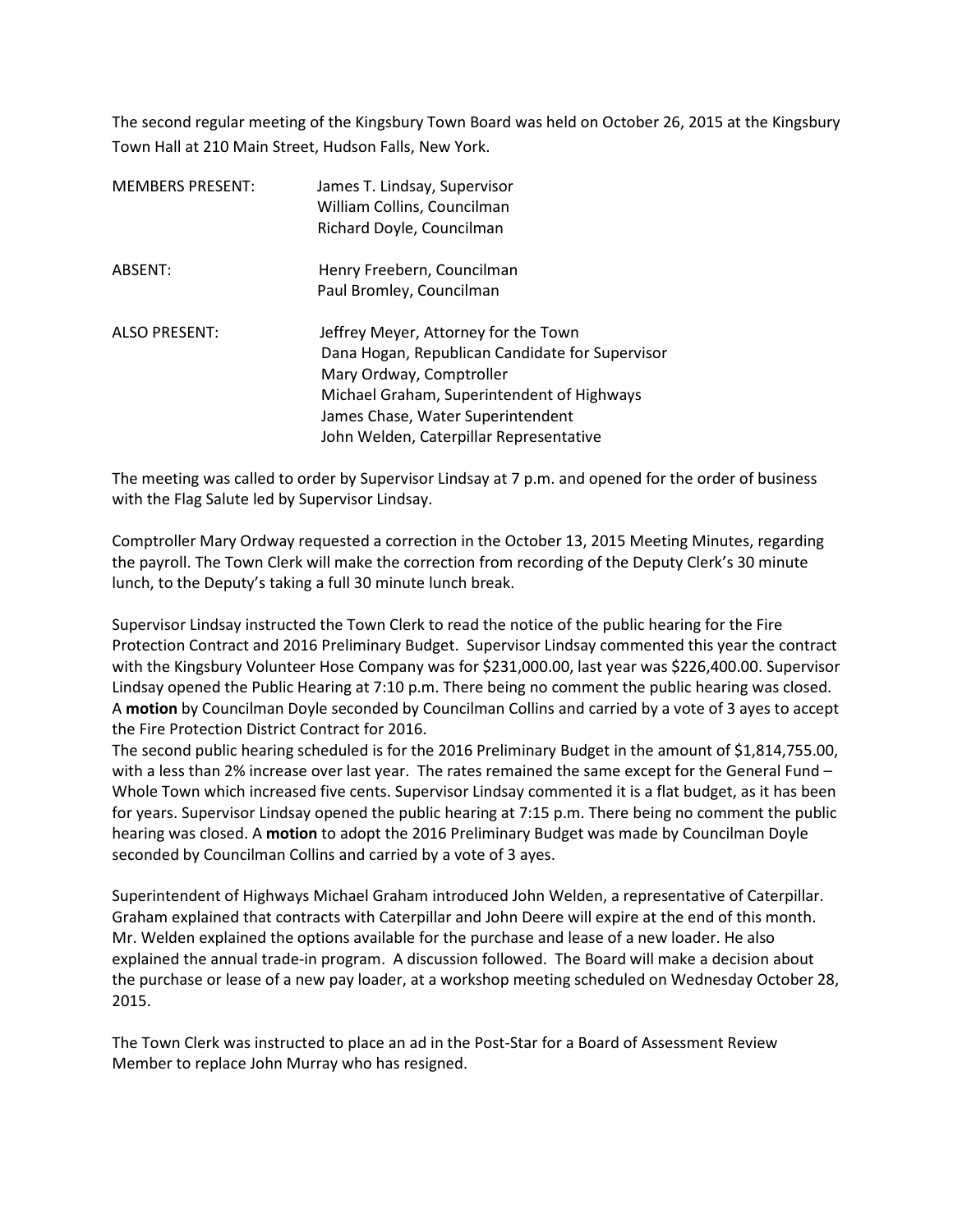Supervisor Lindsay reported the concrete work is being done at 6 Michigan Street and the spray foam insulation will be applied next week. Supervisor Lindsay commented "It will be a very easy building to heat and cool."

Supervisor Lindsay reported the committee studying the water rates will present a report. Attorney Meyer reported the proposed Local Law to amend water rates will allow the Town Board to change the water rates by resolution. Councilman Doyle reported the committee had met 3 times to discuss the rates and how to increase the reserves in the water districts. In conclusion there is no way they could raise rates enough to set money aside to repair or replace the system at the end of its useful life. It was decided the rates would be raised to be comparable to other municipalities in the area. The definition of residential will be changed and everything else will be commercial. The rate for residential will increase from \$25.00 to \$50.00 for ten thousand gallons per quarter. The rate of any usage over ten thousand gallons will increase from \$2.00 to \$2.75 per thousand gallons. Water Superintendent James Chase explained commercial would increase from \$50.00 per month to \$62.50 per month with a rate of \$2.75 per thousand gallons over ten thousand gallons. Any business or residential that has more than 4 units will be an additional \$7.25 per unit. Comptroller Mary Ordway explained that when the Town consolidated the water districts it was not discussed how they would assess any capital improvement. Councilman Doyle commented that was on the to-do list in January. Councilman Doyle also stated that some people will be paying more, but overall the budget for the water district for next year is projected to have a deficit of \$19,000.00, using \$19,000.00 of the \$250,000.00 in reserves. The \$250,000.00 is not a lot for a \$5,000,000.00 infrastructure. The increase in the water rates will generate a surplus of \$20,000.00 to \$30,000.00 for the reserve fund. Water Superintendent James Chase stated the Town's residential rates with the increase will still be below the per capita for this area. Comptroller Mary Ordway stated the last increase in water rates was 20 years ago. A **motion** by Councilman Doyle seconded by Councilman Collins and carried by a vote of 3 ayes to set a public hearing to amend Chapter 270 Water of the Code of the Town of Kingsbury on November 23, 2015.

Kendall Eddy and Rose Stanley, students of Hudson Falls High School were present at the Board Meeting to see how local government works.

Supervisor Lindsay reported a workshop is scheduled for October 28, 2015. Judge Keenan will be present at 6 p.m. to discuss his ideas on operating the court once the Village dissolves their court and abolishes the Village Justice position. Dave Armando, Washington County Code Enforcement Officer will be present at the workshop at 7 p.m. to explain what services the County can provide, once Code Enforcement Officer Ross Cortese becomes full-time at the Village Hall.

A **motion** by Councilman Doyle seconded by Councilman Collins giving Comptroller Mary Ordway permission to re-levy any unpaid Town water bills as of November 20, 2015 to the 2016 County/Town Tax.

A **motion** by Councilman Doyle seconded by Councilman Collins and carried by a vote of 3 ayes to pay Comptroller Mary Ordway for 197 extra hours worked from October 23, 2014 to October 23, 2015, which will be charged to the water district.

Superintendent of Highways Michael Graham reported the frames were on the plows. He also reported that Peckham's gave the Town some concrete blocks and a grader, which were used to display at the Highway Garage. Graham would like to get quotes for a new sign. He also reported paving needs to be completed at Boces, The Senior Center and the new Town Hall parking lot. Graham also reported that